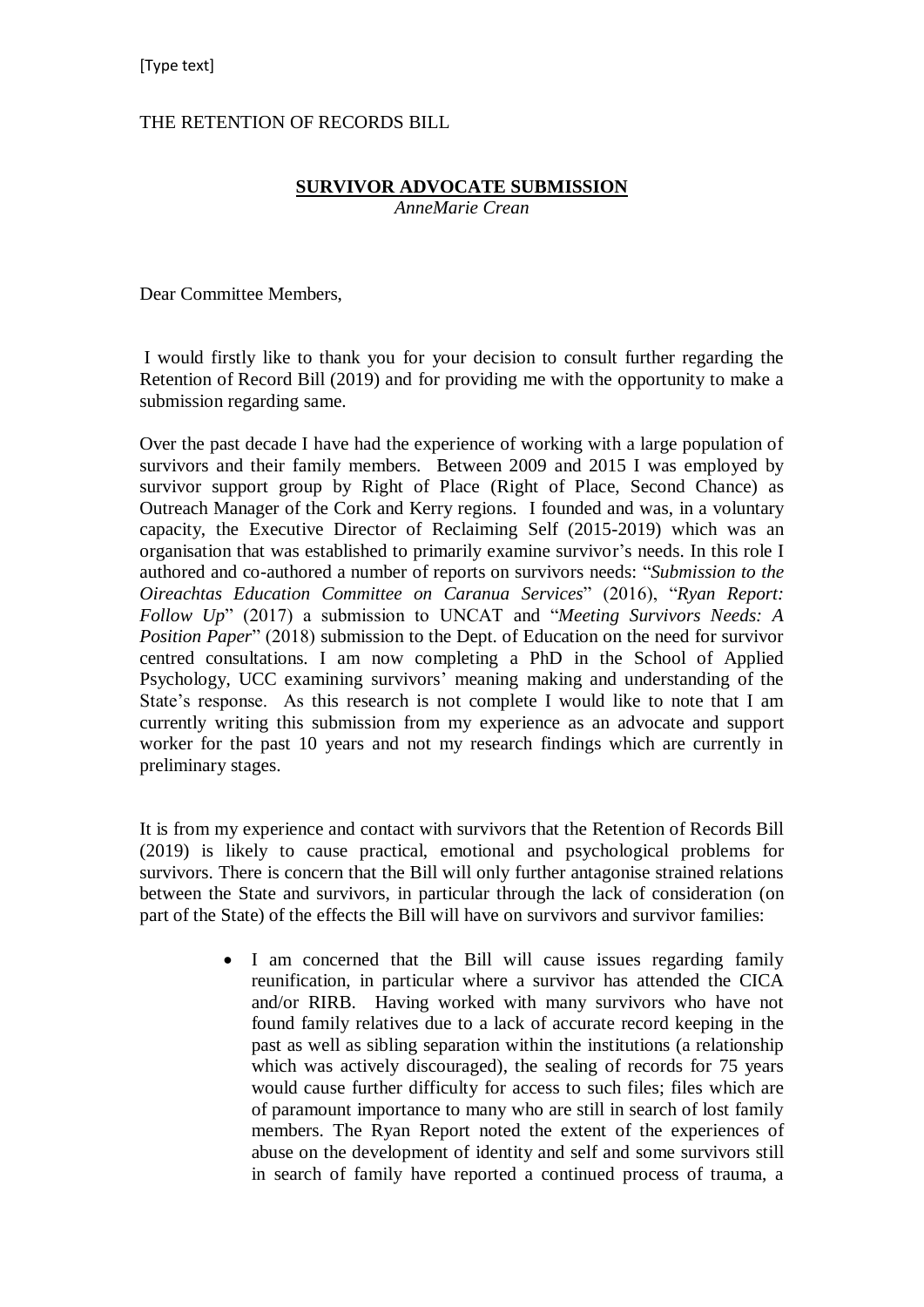sense of loss and liminality (state of uncertainty). I ask that you consider the emotional distress that further difficulty in accessing records will have on a community of survivors who are still seeking information about family relatives.

- I am concerned that the Bill may be viewed negatively in relation to transparency and openness on the part of the State. The Bill maybe viewed as a further structure in the secrecy and shame that resulted in the trauma of generations of children in the first place. The Bill could be viewed in terms of protecting the interests of the Church and State over that of survivors. Moreover, I am concerned that this Bill will prevent the construction of effective knowledge, needed discourse and education regarding the events of the past. While, I am aware that the State has noted that it is for the protection of privacy that records are sealed, it may not be viewed as a protection of privacy by survivors but instead as a form of social control of information which will inhibit society's understanding of the past and thus fail to adequately learn from it. Moreover, survivors are aware that all identifying information can be redacted, thus providing protection while also providing information.
- I am concerned that this Bill removes the autonomy, right, agency and self-determination of survivors over their own history. It will render survivors powerless over their own records and stories. Coupled with the fact that survivors are unsure of the legality of the 'Gagging Clause' or the confidentiality waiver form signed upon receipt of a redress award, as outlined in Reclaiming Self's (2017) UNCAT submission, there is concern that there will be a blanket silence on the past outside of the Ryan Report. Moreover, the State was requested by the UNCAT Committee (2017) to communicate with all survivors who attended the RIRB and ensure that they effectively understood the waiver and gagging clause. This has not occurred.
- There is a substantial difference in the numbers who applied to RIRB and the CICA, and that up until recently the RIRB were still hearing cases for redress. This may indicate that many survivors were not aware of the processes available to them. More importantly some were not ready to disclose their history of abuse experiences at the time CICA was taking statements and testimonies. Many survivors have informed me over the years of their need to be heard, their story told and their voices listened to. In some instances the disclosing of abuse was difficult and the processes were at times traumatising (Reclaiming Self, 2017). Records of testimonies already exist within the archives of State bodies. Making these records publicly available spares survivors the difficulty in retelling their abuse in a form of 'truth telling' process.
- Many survivors were not aware that they could apply for the RIRB and/ or CICA files. Contrary to discourse, a number of survivors did not receive copies of their transcripts or other information from CICA